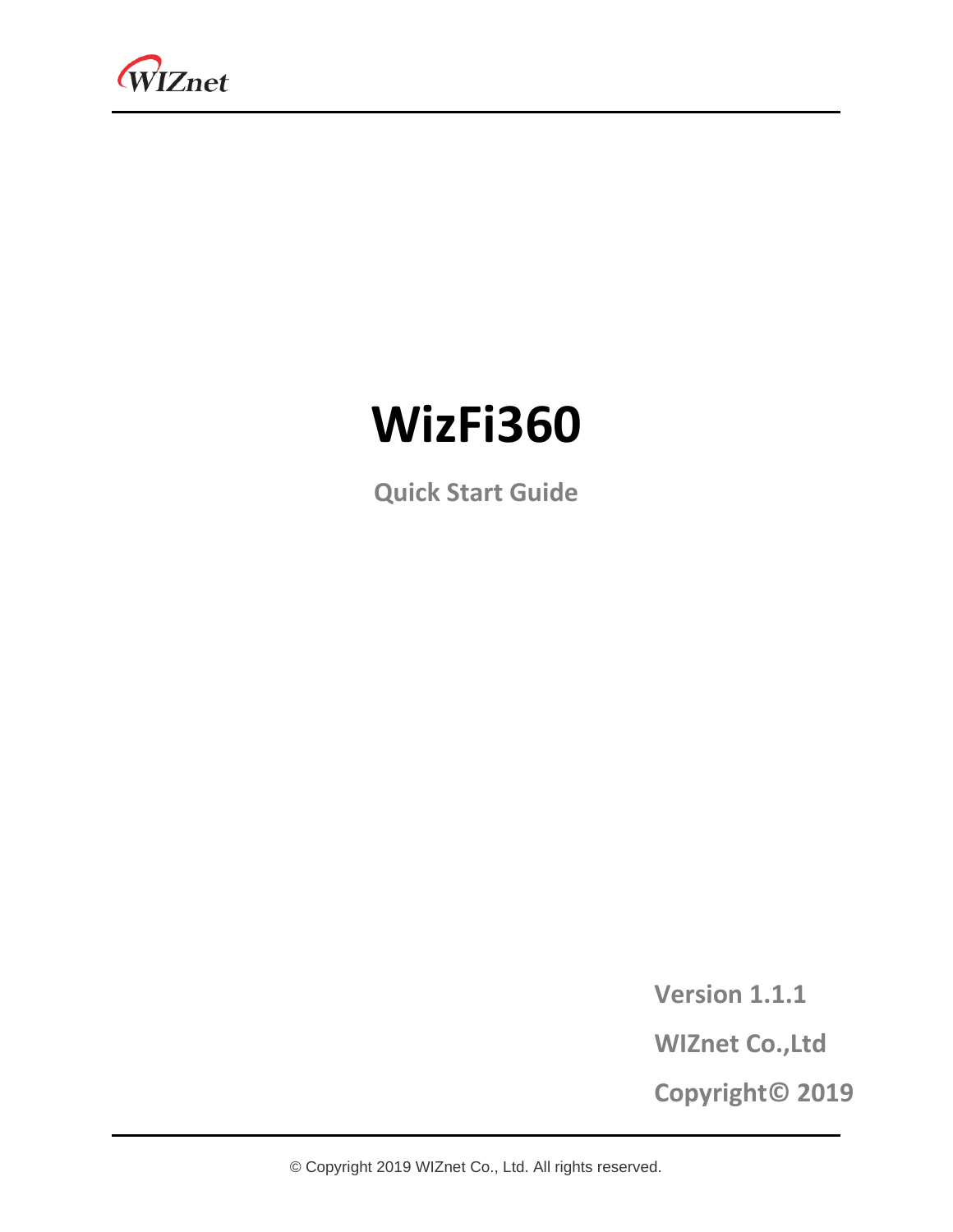

#### **History**

| Ver   | Date     | Description                           |
|-------|----------|---------------------------------------|
| 1.0.0 |          | Aug.2019 Initial version              |
| 1.1.0 |          | Sep.2019 Modified environment setting |
| 1.1.1 | Sep.2019 | Typing error                          |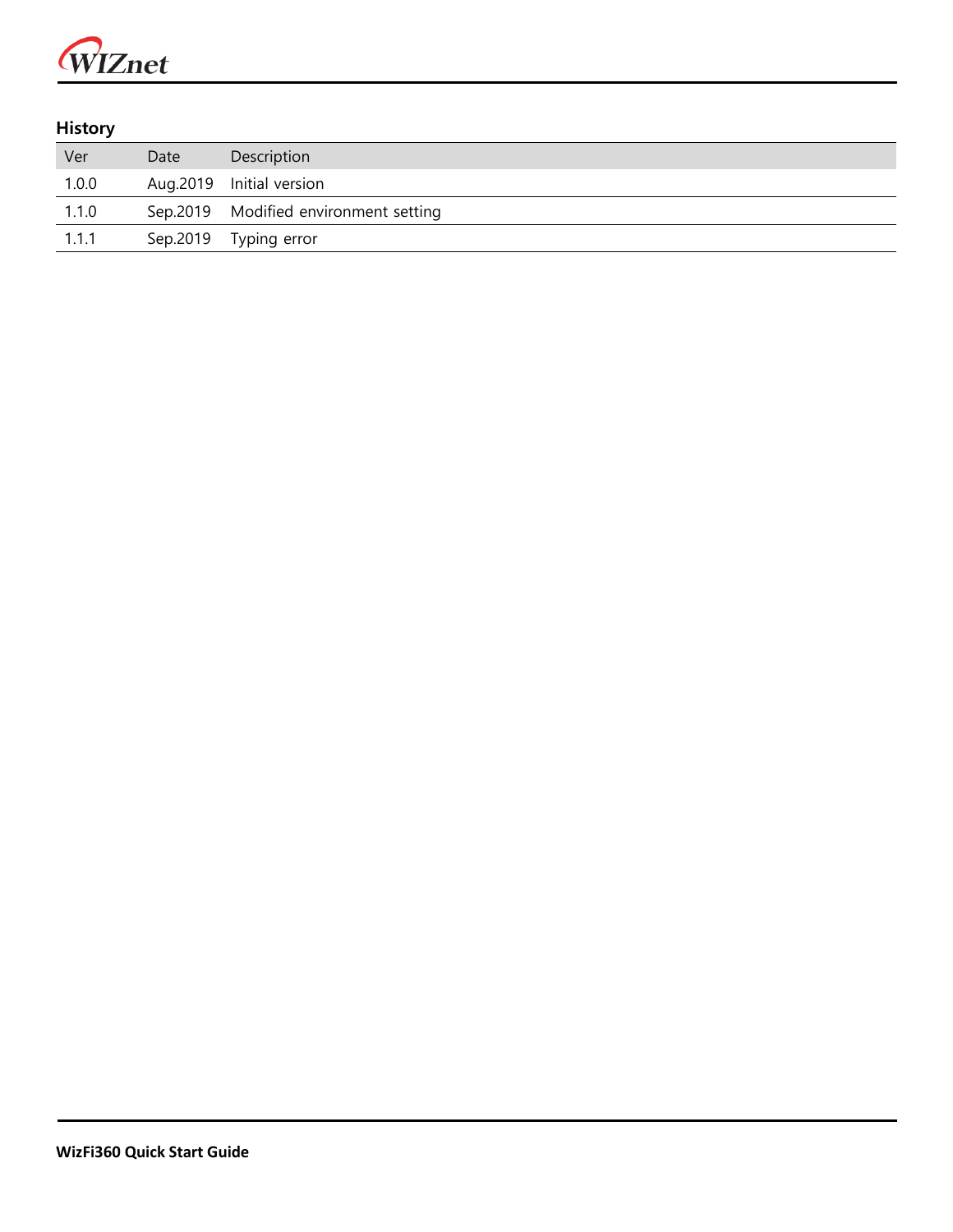# Contents

| <u>. на стр</u> |  |
|-----------------|--|
| <u>_</u>        |  |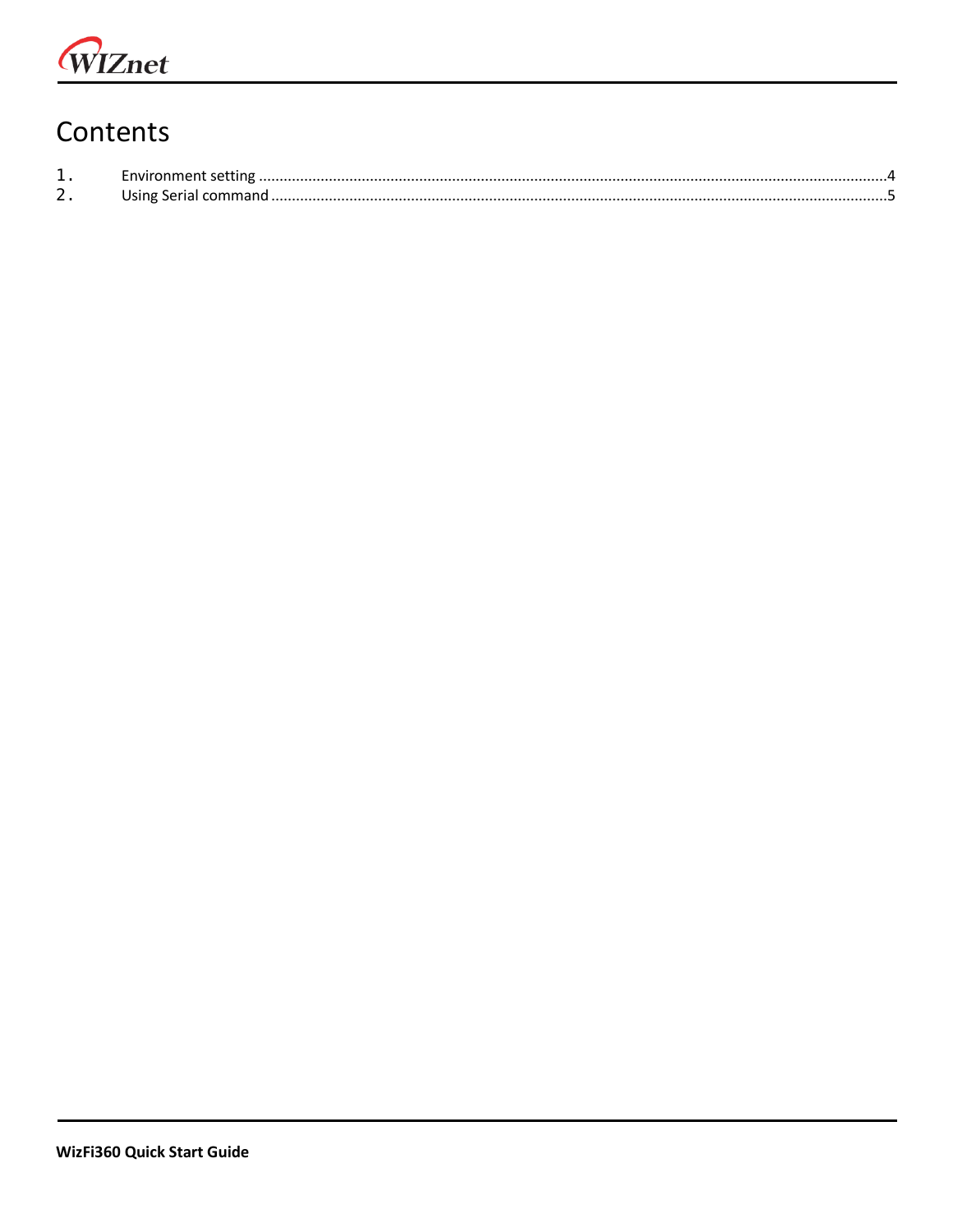

## <span id="page-3-0"></span>**1. Environment setting**



**WizFi360-EVB can use the AT command through UART1 and it also can consist that be used as an Arduino Pin. When it use Arduino Pin or USB of WizFi360-EVB, the setting of WizFi360 is as below.**

|                             | SW1(RXD1/TXD1) | SW2(RTS/CTS) | JP3(TXD), JP2, JP1(RXD)    |
|-----------------------------|----------------|--------------|----------------------------|
| <b>Arduino Pin</b>          | OFF            | ОN           | $JP3 < -> D0, JP1 < -> D1$ |
| <b>WizFi360 Pin and USB</b> | ОN             | OFF          |                            |

**WizFi360io can use the AT command through UART and there are two types of module, wizFi360io-C and WizFi360io-H.**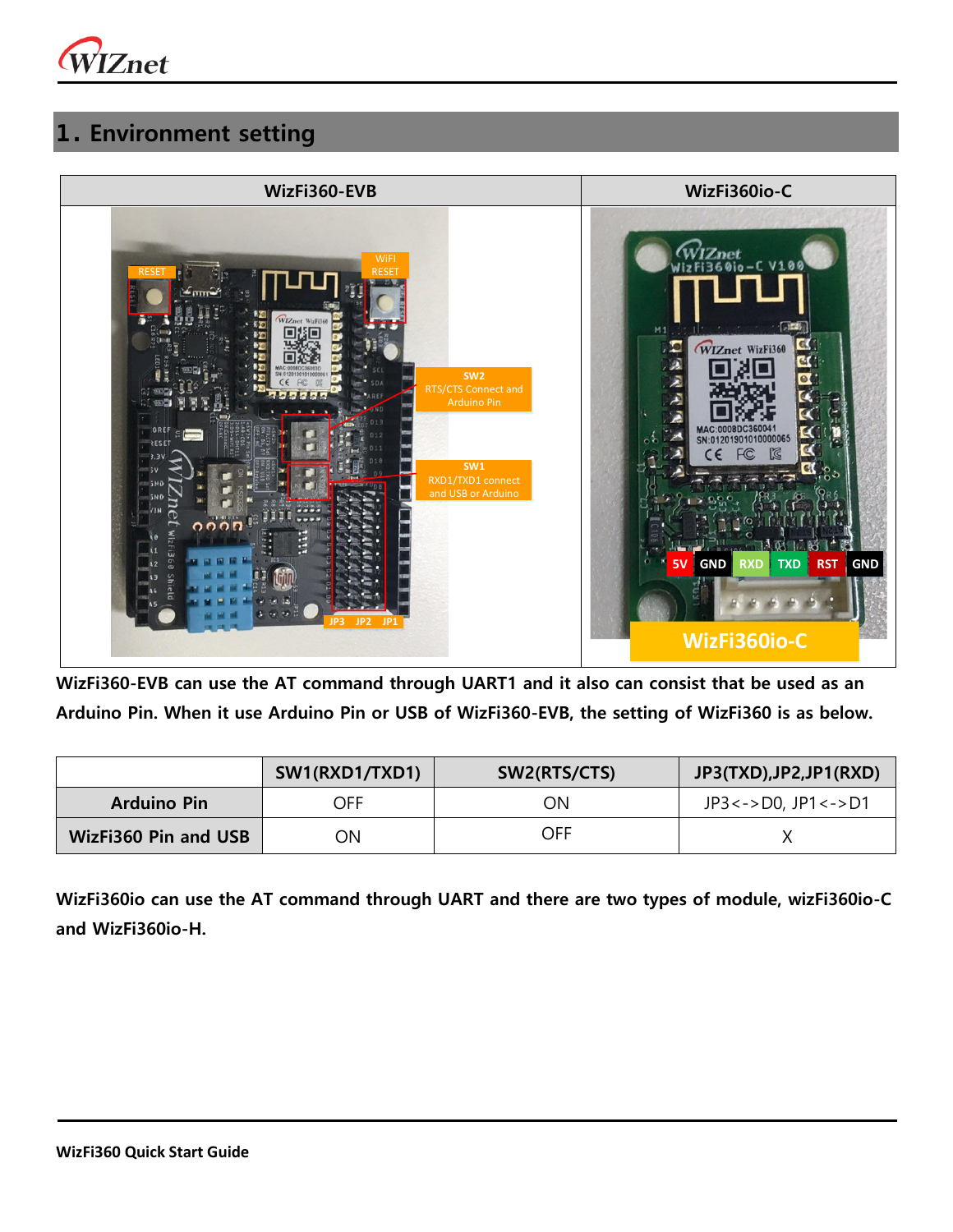WIZnet

# <span id="page-4-0"></span>**2. Using Serial command**

**A brief AT command describe for operating of WizFi360 as below. If you need AT command example of another mode, see the documentation called "AT command examples".**

- **Station Mode**

| <b>AT command</b>                                                                                          | <b>Terminal</b>                                                                                                                                                                                                                                                                                                                                                                                                                                                                                                                                                                                                                                                                                                                                                                                                                                                                                                                                                                                                                                                                                                                                                                                                                                                                                                                                                                                                                                                                                                                                                                                                                                                                                                                                                                                                                                                                                                                                                                                                                                                                                                                                                                                                                                                                                                 |
|------------------------------------------------------------------------------------------------------------|-----------------------------------------------------------------------------------------------------------------------------------------------------------------------------------------------------------------------------------------------------------------------------------------------------------------------------------------------------------------------------------------------------------------------------------------------------------------------------------------------------------------------------------------------------------------------------------------------------------------------------------------------------------------------------------------------------------------------------------------------------------------------------------------------------------------------------------------------------------------------------------------------------------------------------------------------------------------------------------------------------------------------------------------------------------------------------------------------------------------------------------------------------------------------------------------------------------------------------------------------------------------------------------------------------------------------------------------------------------------------------------------------------------------------------------------------------------------------------------------------------------------------------------------------------------------------------------------------------------------------------------------------------------------------------------------------------------------------------------------------------------------------------------------------------------------------------------------------------------------------------------------------------------------------------------------------------------------------------------------------------------------------------------------------------------------------------------------------------------------------------------------------------------------------------------------------------------------------------------------------------------------------------------------------------------------|
| AT<br>AT+CWMODE_CUR=1<br>AT+CWDHCP_CUR=1,1<br>AT+CWLAP<br>AT+CWJAP_CUR="ssid","password"<br>AT+CIPSTA_CUR? | AT <cr><lf><br/><cr><lf><br/>OK &lt; CR &gt; LF<br/>AT+CWMODE CUR=1<cr><lf><br/>⊢<cr><lf><br/>OK &lt; CR &gt; LF<br/>AT+CWDHCP CUR=1,1<cr><lf><br/>⊢<cr><lf><br/>OK<cr><lf><br/>AT+CWLAP<cr><lf><br/>+CWLAP:(4,"DIR-815 Wiznet",-59,"<br/><math>J''</math>, 1)<cr><lf><br/>+CWLAP:(0,"ESP 574935",-71,"<br/><math>\cdot</math>, 1)<cr><lf><br/>+CWLAP:(3,"##WIZnet irina",-46,"<math>\Box</math><br/><math>\Box</math>,1)<cr><lf><br/>+CWLAP:(3,"Matthew2.4",-63,"<math>\Box</math><br/><math>"</math>, 2)&lt;<math>CR</math>&gt;&lt;<math>LF</math>&gt;<br/>+CWLAP:(3,"rena",-46,"[<br/><math>\degree</math>, 3)<cr><lf><br/>+CWLAP:(0,"iptime",-67,"<br/><math>\mathbb{T}</math>, 4)<cr><lf><br/>', 5) &lt; CR &gt; LF &gt;<br/>+CWLAP:(3,"Dap",-63," <br/>+CWLAP:(0,"ESP 577CC7",-67,"[<br/><math>\Box</math>", 6)<cr><lf><br/><math>+</math>CWLAP:(3,"wizms1",-63,"<math>\Box</math><br/><math>"</math>, 6)&lt;<math>CR</math>&gt;&lt;<math>LF</math>&gt;<br/>+CWLAP:(0,"Wizfi360",-69,"[<br/><math>\mid</math>,6)<cr><lf><br/>+CWLAP:(4,"DLINK-IPv6",-55,"<br/><math>\Box</math>",10)<cr><lf><br/><math>"</math>, 11)&lt;<math>CR</math>&gt;&lt;<math>LF</math>&gt;<br/><math>+</math>CWLAP:(0,"<math>\mathbf{intime}</math>",-59,"<math>\Box</math><br/>+CWLAP:(3,"WIZnet Scott",-51,"<br/><math>"</math>, 11)&lt;<math>CR</math>&gt;&lt;<math>LF</math>&gt;<br/>+CWLAP:(0,"WizFi360 A1B2D1",-69,"[<br/><math>\cdot</math>, 11) &lt; CR &gt; &lt; LF &gt;<br/>+CWLAP:(3,"Teddy AP",-57,"<br/><math>"</math>, 13)&lt;<math>CR</math>&gt;&lt;<math>LF</math>&gt;<br/>SCR&gt;<lf><br/>OK<cr><lf><br/><math>AT+CWJAP</math> <math>CUR="</math> <math>"</math><br/>"<cr><lf><br/>WIFI DISCONNECT<cr><lf><br/><b>WIFI CONNECTED<cr><lf></lf></cr></b><br/>WIFI GOT IP<cr><lf><br/>CR&gt;<lf><br/>OK<cr><lf><br/>AT+CIPSTA CUR?<cr><lf><br/>+CIPSTA CUR:ip:"192.168.1.120"<cr><lf><br/>+CIPSTA_CUR:gateway:"192.168.1.1"<cr><lf><br/>+CIPSTA CUR:netmask:"255.255.255.0"<cr><lf><br/><math>\le</math> CR&gt;<lf><br/>0K &lt; CR &gt; LF</lf></lf></cr></lf></cr></lf></cr></lf></cr></lf></cr></lf></lf></cr></lf></cr></lf></cr></lf></cr></lf></lf></cr></lf></cr></lf></cr></lf></cr></lf></cr></lf></cr></lf></cr></lf></cr></lf></cr></lf></cr></lf></cr></lf></cr></lf></cr></lf></cr></lf></cr></lf></cr> |